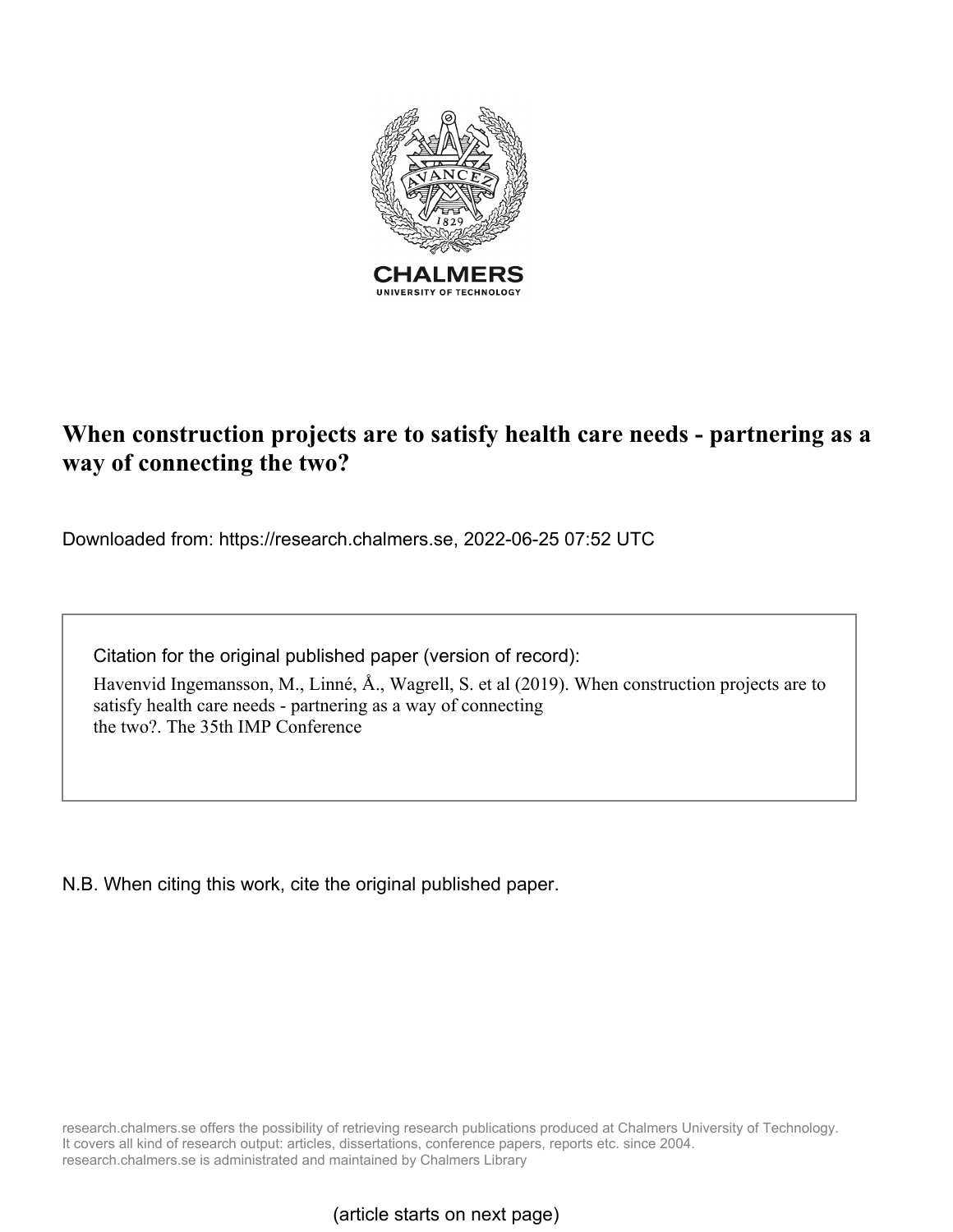# **WHEN CONSTRUCTION PROJECTS ARE TO SATISFY HEALTH CARE NEEDS – PARTNERING AS A WAY OF CONNECTINGTHE TWO?**

#### **Malena Ingemansson Havenvid**

KTH Royal Institute of Technology havenvid@kth.se

# **Åse Linné**

Uppsala University ase.linne@angstrom.uu.se

#### **Sofia Wagrell**

Uppsala University Sofia.wagrell@ angstrom.uu.se

#### **Viktoria Sundquist**

Chalmers University of Technology viktoria.sundquist@chalmers.se

# **Abstract**

In the construction industry the intention with partnering is that it should facilitate closer interaction between the client and the project organisation and particularly assist the contractorclient communication. In the Scandinavian countries, a number of high-technology hospitals are currently being planned for and being built through partnering agreements with intentions of providing modern health care supported by advanced medical technology. Health care represents a complex structure of actors, resources and activities that are to be coordinated toward the purpose of providing relevant and consistent care services to individuals over time. The remaining project organisation embodies construction-related organisations that represent a temporarily organised constellation of actors, resources and activities in the design, production and delivery of the building. Thus, as construction "meets" health care in a construction project, there are very different requirements that are to be fulfilled; that of gaining benefits from temporarily organising around a construction project and that of having a facility that supports complex care processes over time. The differences in requirements in turn rests on the different logics of on the one hand temporary and on the other hand permanent organisations of a different set of activities, resources and actors. Through the industrial network approach (INA) we outline the interactions taking place between key actors in a large health care construction project practicing partnering in Sweden, and investigate how partnering affects the communication of these different logics in play. How is the interaction coloured by these different requirements and logics during the different project phases, and what is the role of partnering in creating a favourable setting for useful interaction?

**Keywords:** partnering, construction, project, health care, interaction, interface, relationship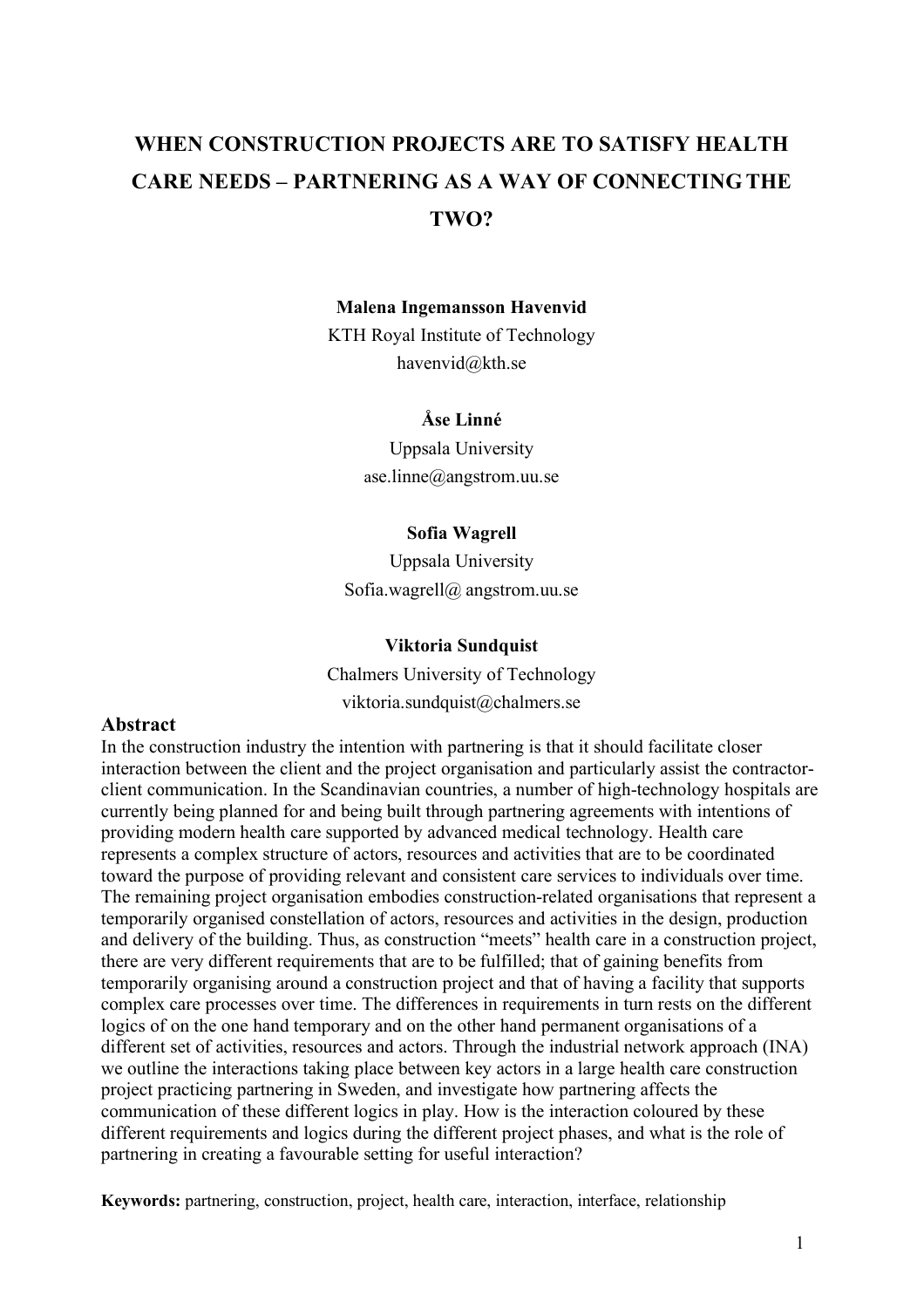# **INTRODUCTION**

In the construction industry, project *partnering* has been introduced as a form for clientcontractor collaboration with the aim of establishing effective communication, mutual trust, long-term commitment, coordination and creativity (Cheng, et al., 2000). In the long run this is meant to enhance the productivity of the industry and the quality of its products – the constructed assets (e.g. Alderman & Ivory, 2007; Bresnen et al., 2003; Bygballe et al., 2010). Basic premises of constructed assets is that they should support the business processes, i.e. activities, of its users (Winch, 2010). Thus, if partnering is meant to enhance the quality of constructed assets, it should also be a means of improving the design quality of these assets, i.e. their ability to support user activities. Put differently, when functioning properly, project partnering should result in buildings with an increased 'usability', defined as the functionality of the building from the view of its users (Fronczek-Munter et al., 2016).

Hospitals are an example of buildings that need to fulfil a number of different demands in supporting the health and well-being of individuals and societies. The health care provided via hospitals represents a complex structure of actors, activities and resources that is coordinated for the purpose of providing effective and efficient care services to individuals (Gittell  $&$  Weiss, 2004). Users of a hospital are defined as patients, the different health professions,non-medical staff and other stakeholders, such as facility management (Pheng & Rui, 2016). From the individual patient's perspective and a systemic efficiency perspective, the hospitals' value for its users is not only based on the resources *within* the specific hospital building, but on the *coordination* between different care providers. This coordination is central in order to secure even the most basic functions of healthcare, such as patient safety and treatment quality (Peikes et al., 2009; Kripalani et al., 2007; Ehrlich et al., 2009; Ferlie & Shortell, 2001; Ferlie & McGivern, 2003). Another pivotal concern is that healthcare processes are always dependent on systemic regulations and local policy. Moreover, in order to achieve high quality in any healthcare systems' processes, there has to be a certain level of consistency between these levels (Ferlie & Shortell, 2001). This implies that when constructing effective health care facilities a complexity of relationships, of which those facilities is to become an integrated part, needs to be taken into consideration.

Partnering is applied in complex projects, such as hospitals constructions which here are viewed as complex engineered systems (Barlow & Köberle-Gaiser, 2009). The purpose of partnering is risk sharing among the project actors, reducing overall costs and achieving increased quality of the final building. However, reaping the intended benefits of partnering has proved challenging. It requires commitment by the project actors to change traditional work practices (Bygballe & Swärd, 2019) and the outcome of the temporary collaboration is circumstantial; it depends on the specific combination of partners, tools, methods and practices which makes it difficult to develop into *"a universally applicable model"* (Bresnen, 2010, p. 625). With the purpose of exploring the role of partnering as a collaborative approach for delivering functional and high-quality buildings, we formulate the following research question: *how is the outcome of partnering, in terms of the resulting building, related to the specific actors of the project and their relationships over time?*

The remainder of the paper is organised as follows. First, a literature overview of partneringas a collaborative approach in construction projects is outlined. Second, we outline the IMP perspective on inter-organisational collaboration in which interaction across time and space are two central dimensions. We then present a case study of a partnering project for the construction of a unique cancer treatment facility in the Nordic countries - a new proton radiation clinic built in Uppsala during 2011-2015 called the SkandionClinic (Crespin-Mazet et al., 2015; Havenvid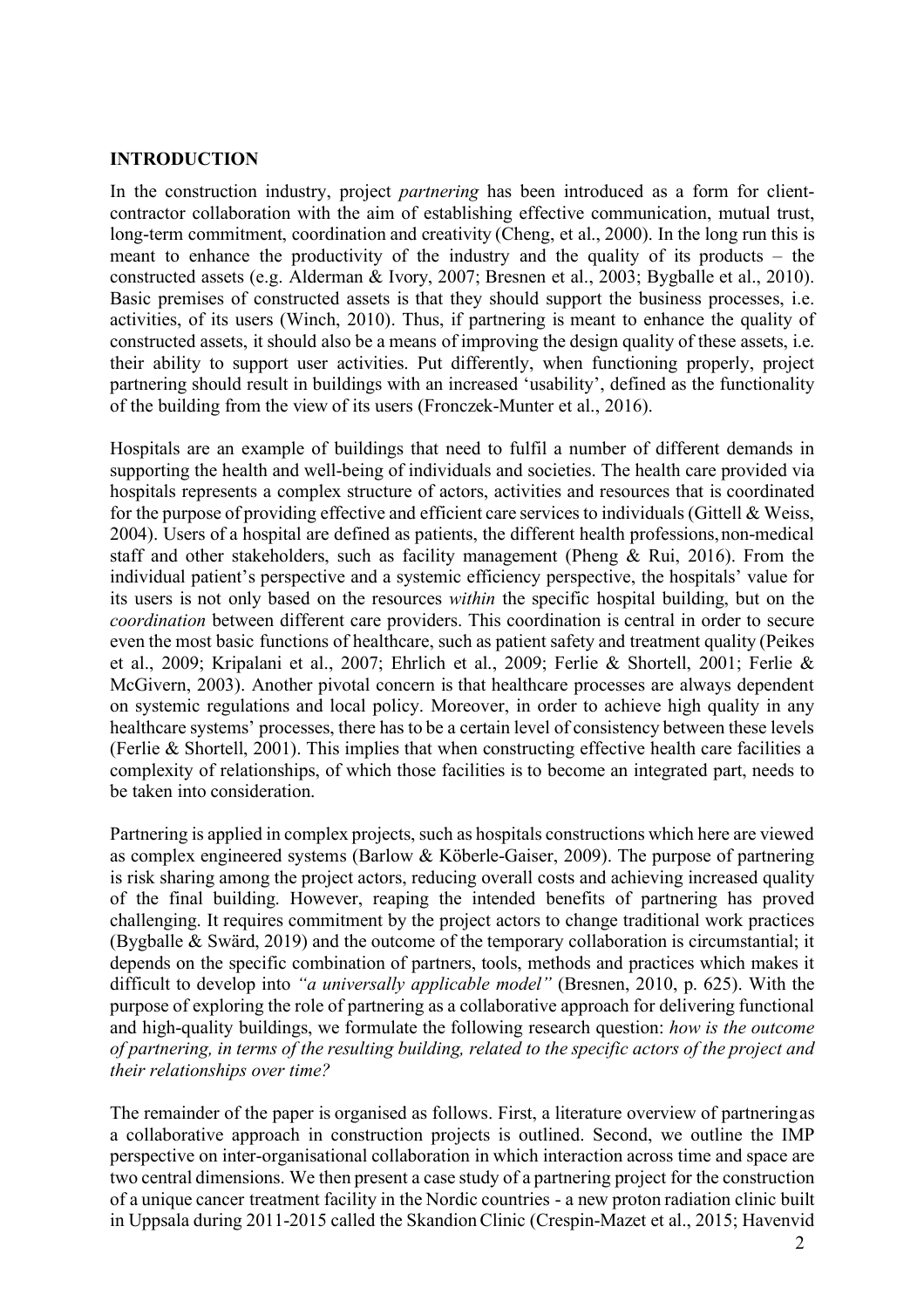et al., 2016). In the final discussion, we analyse the case based on how the implementation of partnering relates to a complexity of relationships across time and space related to both the construction- and health care-related organisations.

# **LITERATURE**

#### **Partnering in construction**

In the construction sector, the main production activities are performed in temporary projects. Consequently, construction projects consist of temporary coalitions of different actors relying on the coordination of activities and resource bases across organizational boundaries (Winch 1998). Construction is characterized as a highly fragmented industry involving many actors with "only partly overlapping interests" within the realms of temporary projects (Bygballe & Svärd, 2019, p. 1). Competitive tendering is the most common tradition of procuring services and materials, resulting in the selection of suppliers and sub-contractors being based on lowest price (Bygballe et al., 2010). Due to this organisational fragmentation and traditional tendering procedures there is a general lack of integration among construction actors, and relationships among construction actors are described as both adversarial and short- term (Dainty et al., 2010; Dubois & Gadde, 2002a). As a new practice, *partnering* has been introduced as a way to initiate closer and more long-term relationships among construction actors (Alderman & Ivory, 2007 Bresnen & Marshall, 2000; Crespin-Mazet & Ghauri, 2007; Gadde & Dubois, 2010; Hong, et al., 2012). In contrast to a competitive or adversarial approach, partnering is a way of *sharing*  risk, costs and benefits with other actors. There are two forms of formal partnering: project partnering, which is formal agreement usually between the client and the main contractor of how to share the risks, costs and benefits of an individual project, and strategic partnering, which is a formal long-term agreement of the same across several projects. Strategic partnering is rarer than project partnering. This has also spawned a great deal of studies on partnering as an empirical and theoretical phenomenon but still it "remains an elusive concept" within the construction management literature (Bygballe & Svärd, 2019, p.1). However there is an increased interest in investigating the dynamics of partnering and how it unfolds as a result of interaction processes among various project actors (Bygballe & Svärd, 2019; Bresnan & Marshall, 2002). At its best, partnering is seen as contributing to effective communication, mutual trust, long-term commitment, coordination and creativity among project actors (Cheng, et al., 2000; Jacobsson & Roth 2014), which in turn can lead to increased productivity and quality, reduced transaction costs and improved customer satisfaction (Bresnen & Marshall, 2000; Bygballe & Svärd, 2019). However, whether or not these benefits are achieved is circumstantial as it requires commitment by the project actors(Bresnen, 2010). It requires new ways of thinking and operating in relation to other actors and calls for new work practices (Bygballe & Svärd, 2019).

Several studies of partnering indicate that project success is related to the earlier experiences of a specific partner. For instance, the development of mutual knowledge between client and contractor over several projects assists in joint decision-making (Eriksson & Nilsson, 2008), in developing the partnering relationship as such (Crespin-Mazet et al., 2015), and in developing continued partnerships (Castro et al., 2009). In a project, the agreement of using partnering is mainly decided by the client and the contractor, alternatively it is stated already in the invitation for tender by the client. Much literature focuses on the client-contractor relationship and how this is affected by the partnering approach. However, it has also been shown that implementing such a collaborative approach between client and contractor has network effects in terms of actualising the need to include others in the cooperation, such as subcontractors and end-users (Crespin-Mazet et al., 2015; Eriksson 2015). Thus, when a collaborative approach is initiated between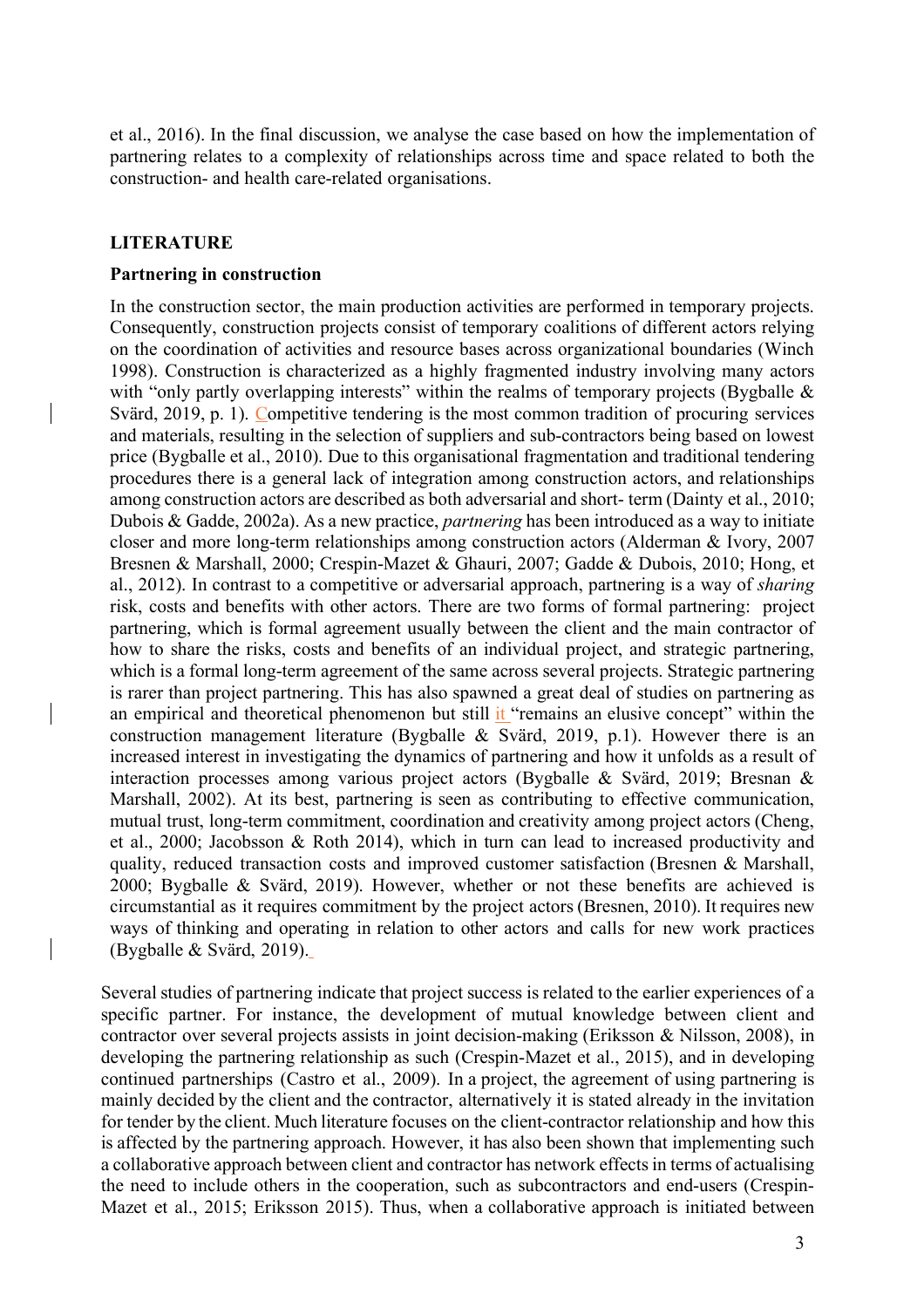client and contractor, the need and possibilities of including other parts of the actor network is accentuated. Therefore, potentially, partnering as a way of relating and collaborating may open up possibilities for directly and indirectly including several actors and perspectives within and across projects (Eriksson, 2010; Eriksson, 2015). In investigating the integration of various actors in partnering projects, Eriksson (2015) identifies four dimensions of integration among various actors in the supply chain; *strength* (the number of activities integrated among the actors), *scope*  (which actors in the supply chain are involved), *duration* (timing and duration of the actors being engaged and the duration of relationships across projects) and *depth* (which individuals and functions of the project actors are involved). According to Eriksson (2015), project owners need to be aware of these four dimensions when entering partnering projects as they are of strategic importance for the project outcome. We now turn to our analytical framework for analyzing the case; the significance of interaction through space and time.

#### **The IMP perspective - interaction across time and space**

The IMP perspective enables scrutinization of inter-organizational collaboration and interaction. Interaction is essential as no firm can possess all necessary resources and activities for its business in-house, and it is through interaction firms get access to resources and can relate to activities of other firms (Gadde et al., 2003, Håkansson et al., 2009). Therefore, interaction is in itself a central activity for firms and the connections established in the form of relationships among firms are important resources (Håkansson, 1982). The relationships with other firms are thus important as they provide access to other firms' resources and also, they provide a connection to other relationships and other firms. Consequently, from the IMP perspective, firms as business actors are embedded in intricate networks consisting of multitudes of interactions and relationships, forming networks characterized by interdependencies established in the connections of actors, resources and activities(Håkansson and Snehota, 1995).

Through interaction two firms are not only connected with each other but joined together with other actor constellations as interaction takes place in numerous *interfaces in space*, relating and connecting various actors, their activities and resources to each other. Handling these interfaces is crucial as an actor affects and are affected by other actors where interfaces exist. The interfaces create the arena where value and development are generated depending on how the interfaces are dealt with (Håkansson et al., 2009). Some interfaces are direct and others are indirect depending on the perspective in the ongoing interaction. For instance, in relation to the outcome of a construction project, some interfaces are direct as they provide focalconnections with heavy content crucial for the project. At the same time, the focal direct interfaces are dependent on numerous other indirect interfaces, due to the many existing interdependencies stretching over space, within the project and outside the project boundary. Thus, interfaces are interconnected, as events or changes in one interface affect other interfaces, both direct and indirect.

Interaction in itself has a certain substance and affects the resources that are involved, and the activities that are performed, bringing about change and transformation over time (Håkansson et al., 2009). Thus, the content of interaction develops over time. Interaction in *interfaces over time* refers to how the connecting of actors, and their resources and activities, changes over time based on what happens in the interfaces. At a specific point in time, for instance, in a construction project, the actors involved in interaction are concerned with particular issues in relation to the project, with a certain logic involving specific actors dealing with particular aspects in a certain context. However, what takes place within this certain episode of interaction, for instance, within the frame of a construction project, is affected by interaction in previous episodes and also, expectations regarding the future. For the individual construction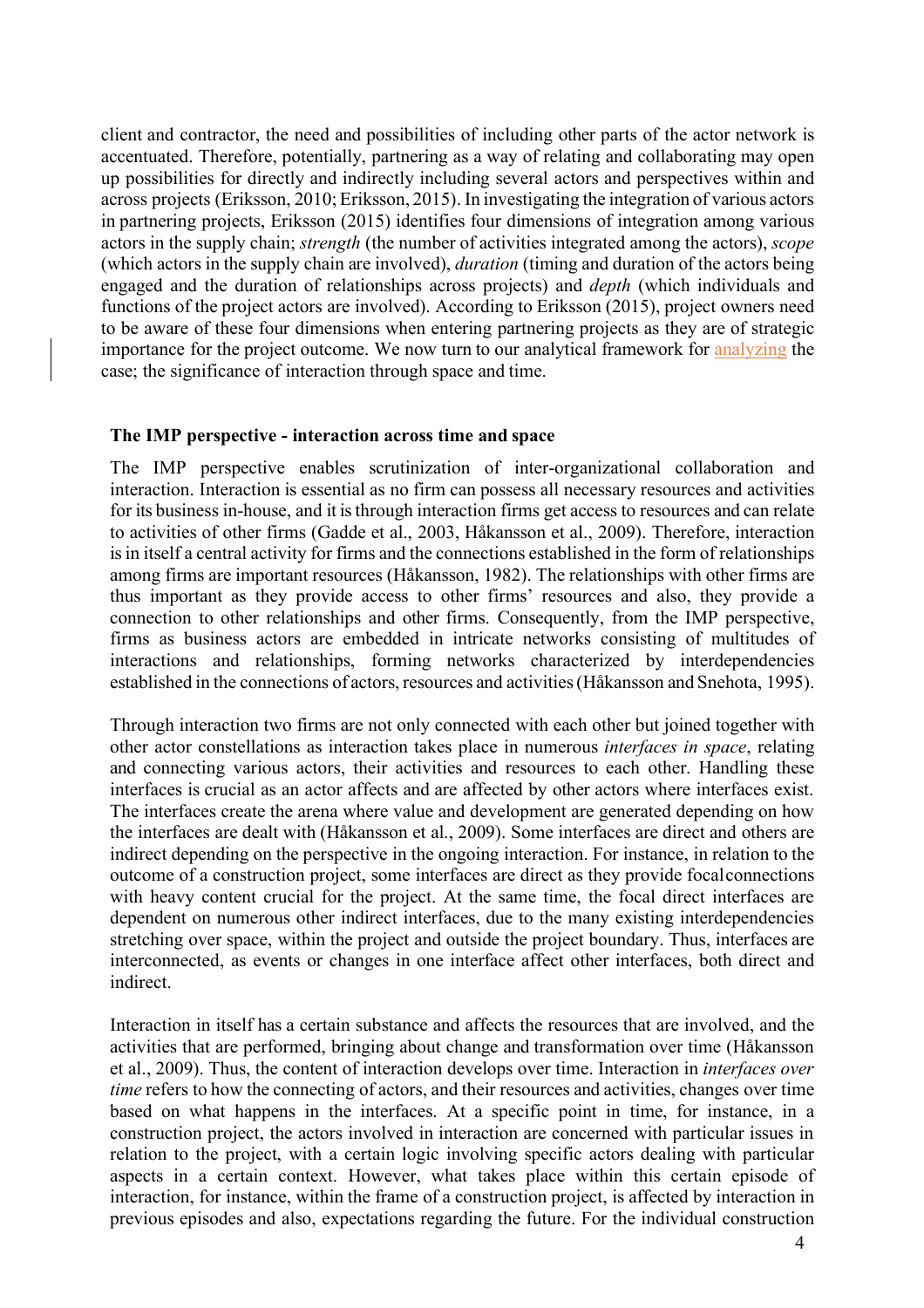project, the connectedness among projects over time implies that how the experience gainedin one project is brought to the next project is crucial. In relation to project partnering as described in the previous section, this implies that the effects of implementing partnering in any specific project must be understood as part of a wider organizational and temporal context. This implies that an interface analysis must be based on a framework that goes beyond the project context. Therefore, in this paper interfaces and their content and function, i.e. the involved actors and how they and their activities and resources are connected, are thus investigated both in space and time, within and across project boundaries.

# **METHOD**

The investigation is based on a case study approach, which is appropriate when studying the relation between a phenomenon and its context (Dubois & Gadde, 2002b). In this case the phenomena is the effects of project partnering in the context of constructing an effective health care facility satisfying a complexity of health care needs over time. The case was selected due to its special nature of representing a first partnering agreement between the client and the contractor and being a unique health care facility in the Nordic countries requiring specialized solutions related to a specific health care context. The expectations on the role that partnering needed to play in this project were thus high and specific. Health care was selected as the project context as it represents not only the complex type of project that is considered suitable for partnering but even an 'extreme' example of complexity, which should be helpful in revealing both the benefits and challenges of using partnering for the sake of delivering high-quality buildings. Data was collected through semi-structured interviews (Hesse-Biber & Leavy, 2011) with various firms and organizations of the project organization. The organizations included were the client/developer, main contractor, the tenant/user organization, several subcontractors, the architect, the planning coordinator and the med-tech supplier. The interview guide was based on a resource perspective on inter- organizational collaboration in tracing the use and development of material and immaterial resources across firm boundaries within and beyond the boundaries of the specific project – across time and space. The interviews also aimed at capturing the different perspectives of the actors on collaboration and the specialized solutions developed during the project. In total, 20 face-to-face interviews with key individuals were performed between 2012 and 2013, lasting an average of 1 to 1.5 h. The interviews were recorded and transcribed accordingly. Additional data was collected between 2018 and 2019 through secondary sources such as firm documents and newspaper articles reporting on various outcomes of and perspectives on the finished facility. This complemented the interviews, which were performed during the actual project, in terms of "what happened next". The resulting data material was analyzed in two steps. First a 1<sup>st</sup> order type of analysis was performed through which certain patterns and themes related to interaction across time and space were identified across the material, such as the significance of relationship history between specific actors (see also Crespin-Mazet et al., 2015). Then a 2nd order type of analysis was done where we looked for underlying reasons for why these patterns across time and space emerged, such as why certain actors had more or less influence of the specifications of the building or why the interorganizational communication in the project was affected in particular ways. This provided us with a deeper understanding of what role partnering both could and could not play in the delivery of a unique health care facility.

# **THE CASE**

#### **Introducing the Skandion clinic**

The Skandion clinic - located in Uppsala, Sweden - is the first cancer treatment clinic based on *proton radiation therapy*, in Scandinavia. It provides a type of radiation causing less damage to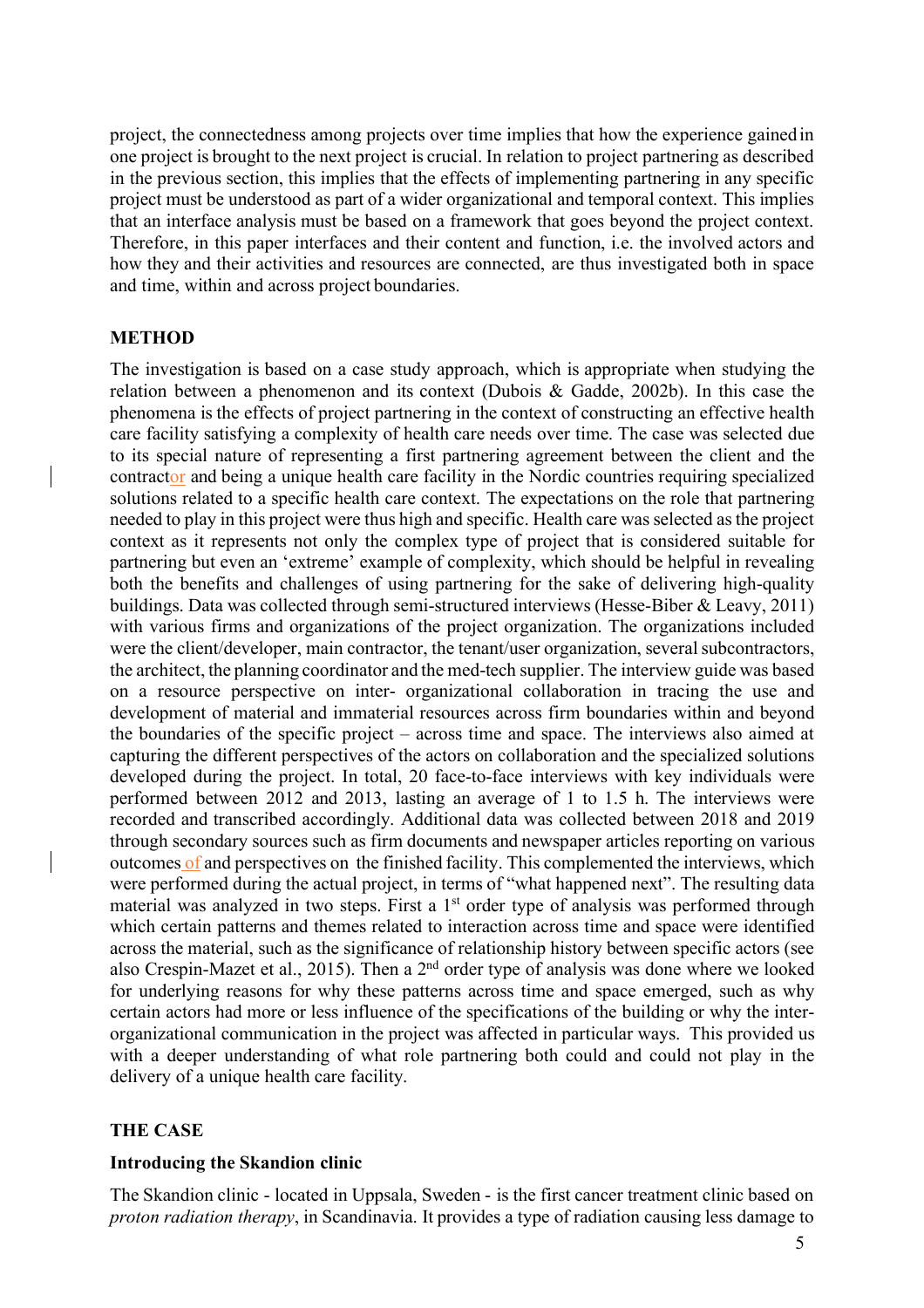surrounding tissue and is thus a preferred therapy for children and adolescents. Skandion started as an initiative from Sweden's seven university hospitals and their respective county councils in 2002, instigated with the main aim to establish and run a cancer clinic, located in Uppsala. The collaboration manifested in a new organization called *Kommunalförbundet Avancerad Strålbehandling (*KAS), which was established in 2006. The business model departed from the notion that all 21 county councils payed an annual membership fee along with a fee of each individual treatment (referred to as "fractions"). The in-flow of patients depended on a procedure where patients were being remitted by local hospitals to university hospitals and finally enrolled to the Skandion clinic. The treatment of patients would thus depend on collaborations across the seven country councils through joint decision-making between oncologists at the university hospitals, a procedure referred to as "distributed competence".

## **The Skandion construction project - high-tech solutions and partnering**

In 2009, KAS signed a contract with a Belgian firm, *IBA*, an international firm specialized in developing and selling cyclotrons for cancer treatment. At the time, they had delivered cyclotrons to around 25 proton clinics world-wide. The equipment cost was around 50 million Euros and the equipment was highly advanced as well as extremely heavy weighing about200 tons. In 2010, KAS issued a call for tender with the intention of allocating a developer that would subsequently act property owner of the building, and KAS would become a tenant. *Akademiska Hus* (AH), a Swedish developer and property owner specialised in higher education buildings won the bid with a tender involving a partnering collaboration with *NCC Construction*, a large construction company with local facilities in Uppsala. Although AH and NCC had more than 20 years of working together on various projects, this was the first formal partnering agreement between them. AH engaged in partnering with NCC due to the specific challenges of constructing the Skandion clinic. Firstly, healthcare facilities were a new area for AH whereas NCC had previous experience of healthcare buildings. Secondly, it involved high risks (new type of high-tech treatment, radiation safety) which AH could now share with NCC.

## **Representing the end-users – the involvement and requirements of KAS**

KAS was responsible for planning and preparing for the future healthcare processes taking place within the building. These plans would act as a roadmap for the design and planning organization (consisting of Sweco as a planning coordinator, the architect, and technical consultants/advisers representing ventilation, electricity, safety, plumbing etc.) At this point in time, on an operational basis KAS consisted of two people: the manager/director and a chief physicist. Also, a medical board, consisting of oncologists and hospital physicists from the seven counties, was involved. The planning coordinator at Sweco reflects on KAS being a "weak" counterpart in deciding on the design by saying: "[KAS was immature] resulting in weak and little feed-back and in-put on information that we are dependent on to continue... especially the architect had a tough journey. He had no counterpart to talk with. There was only a reference group consisting of county councils that represented KAS." The point of departure for the requirements communicated by KAS reflected their main interest of creating an efficient patient flow inside the building. Focus was placed on minimizing the time spent in the treatment rooms to be able to treat as many patients as possible, which directed much of the design of the clinic. On a national level, the local hospitals had to remit the patient to a university hospital, which in turn would need to evaluate each individual patient's suitability for proton treatment at Skandion.

In hindsight it is clear that the estimation made by KAS of treating 1000 patients per year, was not realistic due to the time consuming and complex assessment process, requiring a huge amount of coordination. This also became evident when assessing the number of patients being treated from August 2015 to 2017. During those years, a total of 434 patients was treated –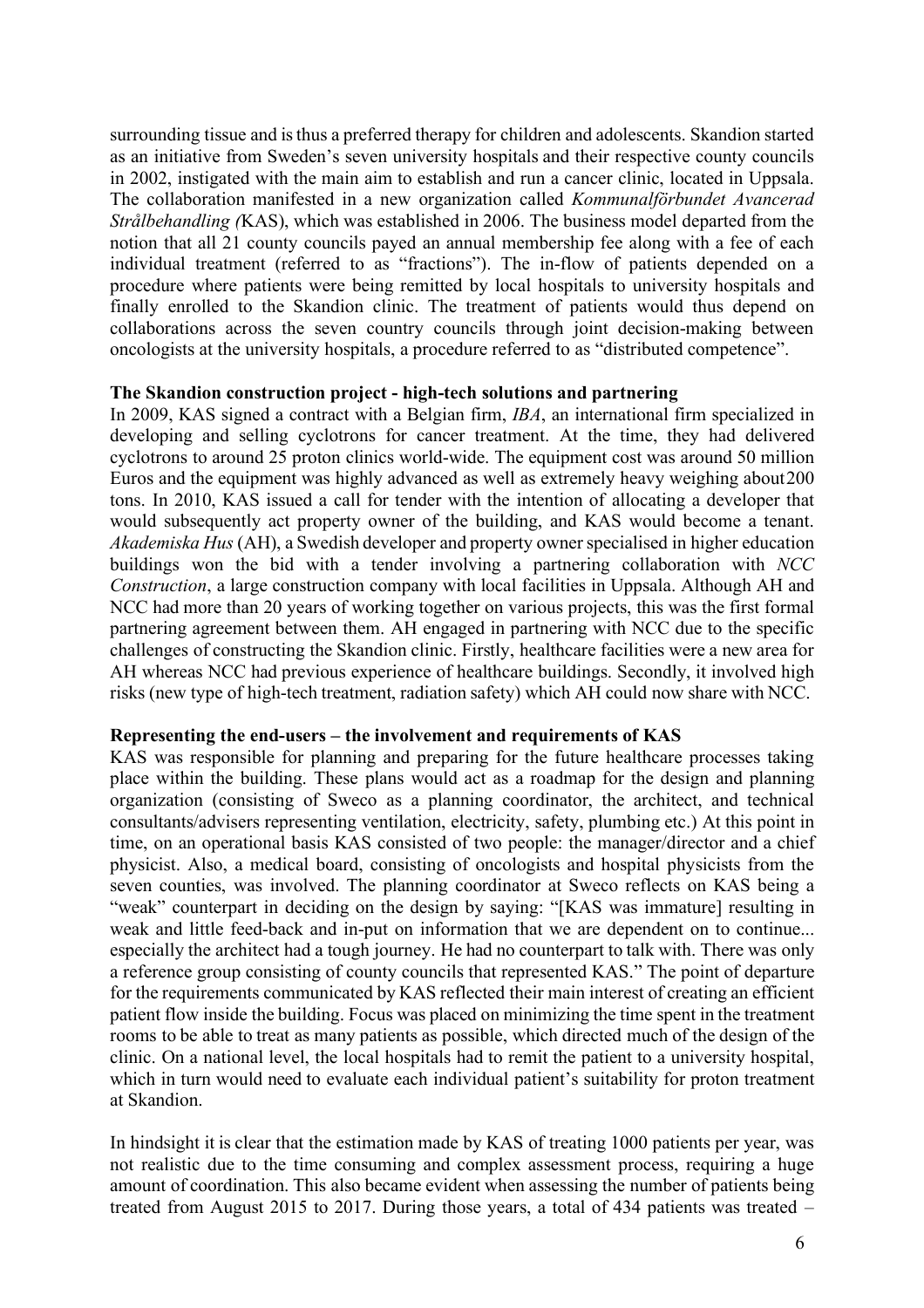representing an average of 300 patients being remitted yearly to the Skandion clinic (UNT 180221; Läkartidningen 181126). In a report by the Swedish Cancer Foundation, the director of Skandion mentions several difficulties in attracting patients to the clinic, such as difficulties in understanding whom the treatment is suitable for (as other therapies are also sufficient) and the lack of standard procedures and protocols (Cancerfonden, 2017: 124). Thus, in designing the building, it was mainly aspects that would affect the flow of patients *inside* the building that was taken into account, not the external aspects influencing the overall flow of patients *directing* them to the building.

### **The influence of the med-tech supplier - directing requirements of the building**

The demands from the equipment supplier (IBA) to a large extent directed the design  $\&$ planning of the building and was also important in relation to production and coordination, but did not join the actual design & planning organization. All requirements, based on technical features and experiences from earlier projects, were summarized in an Integrated Building Document (IBD) providing measurements and details of the treatment rooms. The IBD (consisting of a 100 page document and 40 drawings) was a formal appendix to the procurement contract signed between KAS and IBA.

As the IBD document was hard to interpret, the design and planning coordinator, the architect, and representatives of AH, NCC and KAS visited healthcare facilities world-wide in order to understand how to implement the IBD and get a clear picture of the healthcare processes with the involved equipment. Much of the interaction between IBA and these main actors revolved around the IBD document as it could be interpreted in different ways.

## **Partnering as facilitating communication**

To translate the requirements from KAS as well as the requirements set up by IBA into production drawings that would fit the production organization was a challenging task as it was about managing requirements from various actors. Concerning the partnering contract, the planning coordinator conclude that it has influenced the project work in that is created an arena for constant feed-back. She further express the partnering contract as positive as it was: "the first time I was in a situation where we would 'meet' and contribute with our own competence and knowledge without causing irritation". The production manager at NCC comments the partnering contract as: "you give and take and collaborate to find the right solutions concerning procurement, planning and delivers it's been very open [communication and interaction]". While the project manager of AH explains the outcome of partnering as dependent on the involved parties: "the result of this kind of project is related to the interest of those who participate…you have to think it created value to work with this. It is not only due to economic terms". Both NCC and AH express their satisfaction to work with partnering and make use of each other's' competences and skills, which also caused spillover effects to other main actors including IBA, KAS, planning consultants and subcontractors.

# **ANALYSIS**

This paper set out to investigate how partnering influences the construction of effective health care facilities in terms of the inter-organisational interaction that this collaboration is a part of over time. The analysis presents some of the central interfaces over time and space identified in the Skandion case that affected how partnering could be implemented in the project. First, we present the interfaces related to the project itself, followed by the interfaces of which the resulting building needed to become an integrated part.

When it comes to the interfaces related the project itself a central result is that the partnering agreement was part of a long-term relationship between the two parties of AH and NCC, as well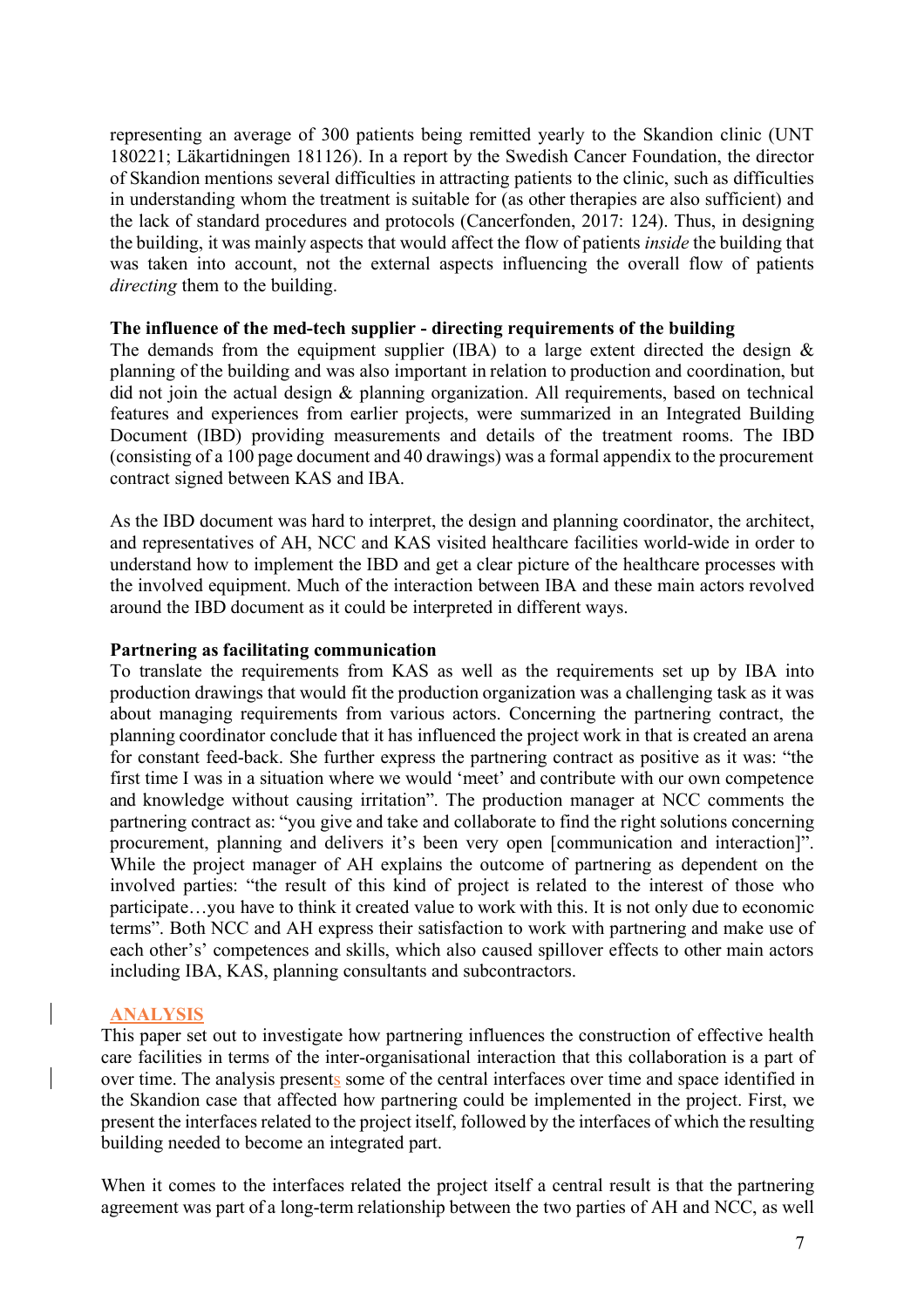as of earlier collaboration with others in the project organisation, such as the planning coordinator, consultants and several subcontractors. As part of several established relationships, partnering was introduced as way of handling risks and uncertainties, as well as creating opportunities of jointly coming up with innovative solutions for the project execution and the building. As such, the partnering agreement and its resulting practices during the project worked very well, which confirms the importance of earlier relationships for the performance of partnering (Eriksson  $\&$ Nilsson, 2008). This did not however include the newly formed user-related organisation KAS. In addition to this being a new actor interface to handle, KAS was an immature organisation that lacked experience and knowledge of construction projects which increased the uncertainty of the project. In addition, it had no ongoing health care activities in Sweden to relate its new activities to – there was little point of reference for understanding what was required for this type of health care service in terms of how it would be operated and used. Therefore, this user organisation mainly contributed with the set-up of the patient flow in relation to the radiation equipment *inside*  the building - these requirements were clear and relatively easy to relate to. IBA was also a new actor in relation to the already established relationships in the project, but greatly influenced the direction of the project and the building through its tough requirements on installing and operating the cyclotron. As such, IBA had direct requirements concerning the actual construction of the clinic, which affected all the project actors in one way or the other. In turn, this led to a number of interfaces being created to other IBA-facilities worldwide as there was a need to understand the requirements in practice. As such, partnering was an effective way of *re-using*  and *strengthening* the relationships that had been *established* in earlier projects. Consequently, AH and NCC developed new ways of working that also included several of the other actors representing establishedrelationships. However, which *new* relationships that could be used in an effective way depended greatly on the capacity and role of these new actors. While IBA as the med-tech supplier got a central role and a strong influence on the final design of the building, KAS was not able to act a relevant counterpart to AH and NCC, or the other indirectly involved actors in the partnering constellation. This implies that while partnering is applied to optimize the outcome of individual projects and mainly applied to the relationship between client/developer and contractor, its success is highly related to *past*, *present* and *future* interactions of *several* of the project actors, and the possibility to actually engage in interaction at all – the necessity of being a relevant counterpart (Håkansson et al., 2009). This blurs the practices and concepts of project- and strategic partnering as project partnering is never just related to the direct inter-organizational interfaces of the individual project, but related to a number of indirect interfaces across time and space beyond the scope of the individual project. This has been discussed by Eriksson (2015) as a strategic aspect of supply chain integration. However, what our case shows is that these interfaces are not only part of the immediate supply chain, but of the wider user system in which the building is to become an integrated part.

As was shown in the case, the aspect that was *not* taken into account was how the resulting Skandion Clinic was to be part of a patient flow within a larger health care system encompassing a number of different hospitals and local units across Sweden. These were demands that KAS had difficulties of both identifying and conveying to the rest of the project organization. Embedding Skandion as a cancer treating institution in the Swedish healthcare system proved to require a high level of adaptations between *a range of actors* in the healthcare system. The actors on the user side can be categorized as a) other cancer treating healthcare providers in the system at large and 2) central agencies monitoring treatment programs, guidelines and coordination of healthcare activities at a national level. The first category of actors was represented by the seven county councils of KAS. Despite the fact that the KAS organizations represented the largest university hospitals in Sweden, they did neither control the treatment processes of cancer patients at large, nor the coordination of patients between different healthcare institutions. To allocate patients across Sweden did not only require coordination between the larger hospitals but of numerous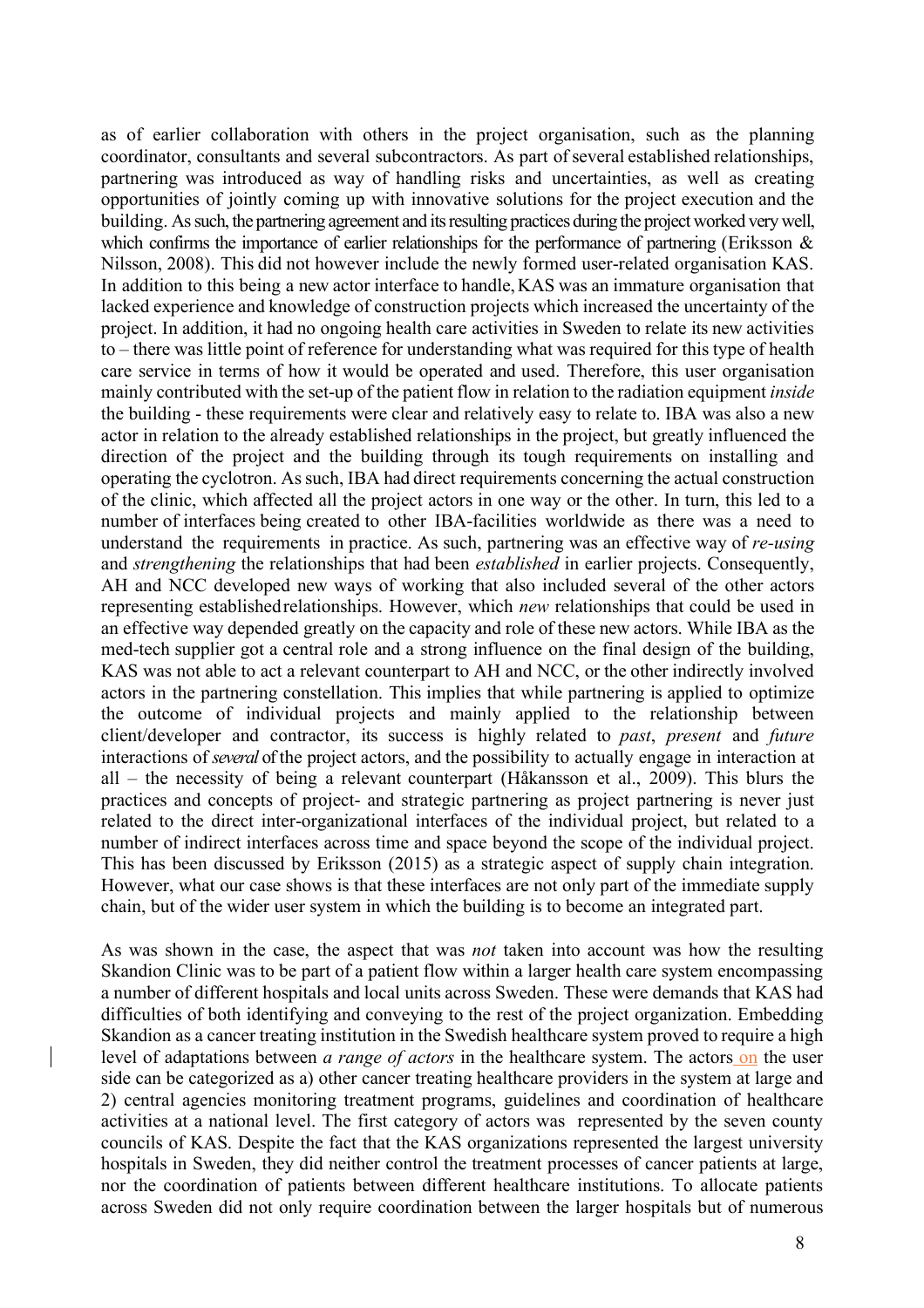other healthcare providers as well. The value of Skandion from a user perspective was thus dependent on how well horizontally integrated the clinic was in the cancer treatment chain. The second category of actors have an indirect interface towards Skandion as the central agencies monitor cancer treatment protocols, guidelines and handles central coordination of treatment. The role of these actors isto provide the "knowledge infrastructure" enabling healthcare institutions to direct their patients to Skandion. Without any such supporting mechanisms it is difficult to breach established treatment processes in cancer treatment and thus integrate the resources and activities of Skandion.

Thus, while partnering is implemented in health care construction projects to enhance communication among key project actors, the effectiveness of that communication depends on the actors' previous, present and future interactions as well on the larger user system into which resulting facilities need to become an integrated part. This suggests that an important factor to further evaluate in relation to the use of partnering in construction is the *scope of complexity* that it is equipped to handle, and the role of interaction between key project actors in setting that scope.

#### **CONCLUSIONS**

Managing a construction project necessitates coordination of a diverse set of different interfaces at the boundaries of different types of organisations through intense and short-term interaction. This paper has shown that in a health care construction project, this organization has to take into consideration that the resulting building is to become part of a number of both direct and indirect organisational interfaces in relation how it is to be operated. Managing health care processes is about vertical (from national to local level) and horizontal (between local units) coordination from a long-term perspective that cuts across the physical space of the individual hospital building. Consequently, if partnering is to increase the quality of constructed assets, and specifically health care facilities, it needs to represent an effective means of handling a complexity of different relationships and interfaces, both within and beyond the scope of the individual project and building. Relationship history matters greatly for the implementation of partnering, which confirms earlier research (e.g. Crespin-Mazet et al., 2015, Eriksson and Nilsson, 2008). However, established relationships are of assistance only to the degree to which they can inform of the wider organizational and temporal context in which the project and resulting building are to be operated. As such relationships can play a stabilizing role and partnering can be part of increasing this stabilization by deepening already established relationships. However, these relationships are only a part of a wider network of actors, resources and activities, not least in relation to connected user environments.

#### **REFERENCES**

Alderman, N., & Ivory, C. (2007). Partnering in major contracts: Paradox and metaphor. International Journal of Project Management, 25(4), 386–393.

Barlow, J. & Köberle-Gaiser, M. (2009) "Delivering Innovation in Hospital Construction: Contracts and Collaboration in the UK's Private Finance Initiative Hospitals Program", *California Management Review*, 51(2), 126-143.

Bresnen, M., Marshall, N., (2000). "Partnering in construction: a critical review of issues, problems and dilemmas". *Construction Management and Economics*, 18, 229–237.

Bresnen, M., Edelman, L., Newell, S., Scarbrough, H. and Swan, J. (2003) Social practices and the management of knowledge in project environments. *International Journal of Project Management*, 21(3), 157–166.

Bresnen, M. (2010) Keeping it real? Constituting partnering through boundary objects, *Construction Management and Economics*, 28(6), pp. 615-628.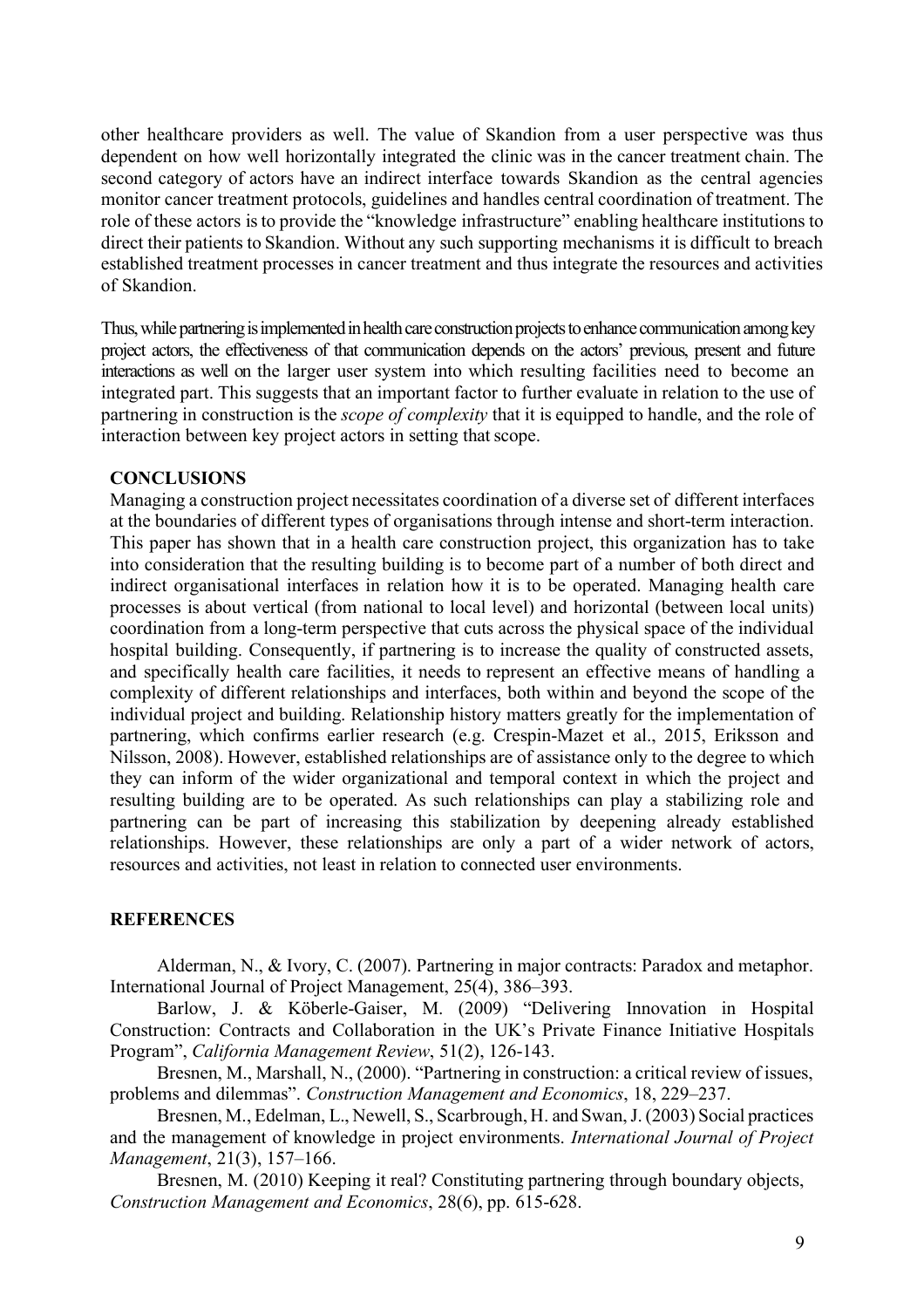Bygballe, L., Svärd, A. (2019) Collaborative Project Delivery Models and the Role of Routines in Institutionalizing Partnering, *Project Management Journal*, 50(2), pp. 1-16.

Bygballe, L.E., Jahre, M., and Swärd, A. (2010), Partnering relationships in construction: A literature review. *Journal of Purchasing & Supply Management*, 16, 239–253.

Cancerfonden, (2017) *Cancerfondsrapporten 2017*, Cancerfonden: Stockholm https://static- files.cancerfonden.se/cfr17\_1520348245.pdf

Castro I., Galan J.L., and Casanueva C. et al. (2009), "Antecedents of construction project coalitions: a study of the Spanish construction industry." *Construction Management and Economics*, September, 27, 809–822.

Cheng, E.W.L., Li, H., Love, P.E.D. (2000), "Establishment of critical success factors for construction partnering". *Journal of Management in Engineering* 16 (2), 84–92.

Crespin-Mazet, F., Ghauri, P. (2007), "Co-development as a marketing strategy in the construction industry", *Industrial Marketing Management*, 36 (2), 158-172.

Crespin-Mazet, F., Havenvid, M.I. and Linné, Å. (2015) Antecedents of project partnering in the construction industry – The impact of relationship history. *Industrial Marketing Management*, 50(October), 4–15.

Dainty, A. R. J., Briscoe, G. H., and Millett, S. J. (2001). "Subcontractor perspectives on supply chain alliances." *Construction Management and Economics*, 19 (8), 841–848.

Dubois, A., Gadde, L.E. (2000), "Supply strategy and network effects – purchasing behaviour in the construction industry", *European Journal of Purchasing and Supply Management*, 6, 207-215.

Dubois, A., Gadde, L-E. (2002a), The construction industry as a loosely coupled system: implications for productivity and innovation. *Construction Management and Economics*, 20, 621–631.

Dubois, A., & Gadde, L. -E. (2002b). Systematic combining: An abductive approach to case research. *Journal of Business Research*, 55(7), 553–560.

Ehrlich, C., Kendall, E., Muenchberger, H., & Armstrong, K. (2009). Coordinated care: what does that really mean?. *Health & social care in the community*, *17*(6), 619-627.

Eriksson, P.E. (2010), "Partnering: what is it, when should it be used, and how should it be implemented?", *Construction Management and Economics*, September, 28, 905–917.

Eriksson, P.E., and Pesämaa, O., (2007), "Modelling procurement effects on

cooperation", *Construction Management and Economics*, 25 (8), 893-901.

Eriksson, P.E., and Nilsson, T. (2008), "Partnering the construction of a Swedish pharmaceutical plant: case study". *Journal of Management in Engineering*, 24 (4), 227-233.

Eriksson, P.E. (2015) "Partnering in engineering projects: Four dimensions of supply chain integration", Journal of Purchasing & Supply Management, 21(1), pp. 38-50.Ferlie, E. B., & Shortell, S. M. (2001). Improving the quality of health care in the United Kingdom and the United States: a framework for change. *The Milbank Quarterly*, *79*(2), 281- 315.

Ferlie, E., & McGivern, G. (2003). Relationships between health care organisations. *A critical overview of the literature and a research agenda. London: Centre for Public Services Organisation*.

Fronczek-Munter, A., Jensen, P. A., Sperschneider, W., van Meel, J. (2016) *Usability Briefing for hospital design: Exploring user needs and experiences to improve complex buildings*, PhD Thesis, Department of Management Engineering, Technical University of Denmark.

Gadde, L.E., and Dubois, A., (2010), "Partnering in the construction industry – Problems and opportunities". *Journal of Purchasing & Supply Management*, 16, 254-263.

Gadde, L.-E., Huemer, L. and Håkansson, H. (2003) Strategizing in industrial networks. *Industrial Marketing Management*, 32(5), 357–64.

- organizations: A multi level framework. *Journal of Management Studies*, *41*(1), 127-153. Gittell, J. H., & Weiss, L. (2004). Coordination networks within and across

Hesse-Biber, S. N., & Leavy, P. (2011). *The practice of qualitative research* (2nd ed.).